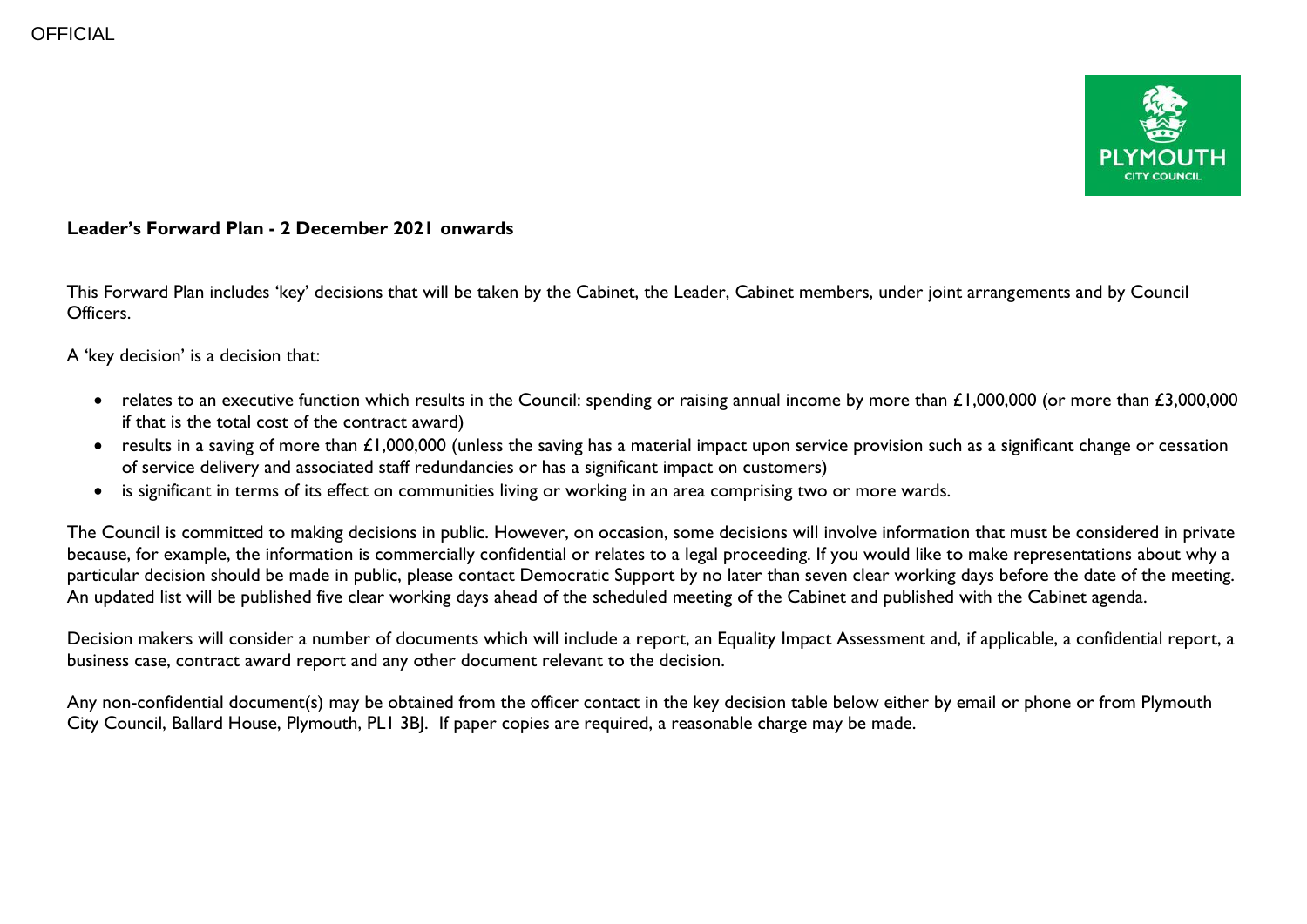The Executive (Cabinet) is:

| <b>Cabinet member</b>                                              | <b>Councillor</b>                   |  |  |
|--------------------------------------------------------------------|-------------------------------------|--|--|
|                                                                    |                                     |  |  |
| Leader of the Council                                              | <b>Councillor Nick Kelly</b>        |  |  |
| Deputy Leader                                                      | <b>Councillor Patrick Nicholson</b> |  |  |
| Cabinet Member for Customer Services, Culture, Leisure and Sport   | <b>Councillor Mark Deacon</b>       |  |  |
| Cabinet Member for Education, Skills and Children and Young People | <b>Councillor Dave Downie</b>       |  |  |
| Cabinet Member for Governance, HR, IT & Community Safety           | Councillor John Rileyr              |  |  |
| <b>Cabinet Member for Transport</b>                                | Councillor Jonathan Drean           |  |  |
| Cabinet Member for Environment and Street scene                    | Councillor Maddi Bridgeman          |  |  |
| <b>Cabinet Member for Homes and Communities</b>                    | <b>Councillor Vivien Pengelly</b>   |  |  |

For any queries about the Leader's Forward Plan, please contact Democratic Support on 01752 305155 or democraticsupport@plymouth.gov.uk or at The Chief Executive's Office, Plymouth City Council, Ballard House, Plymouth PL1 3BJ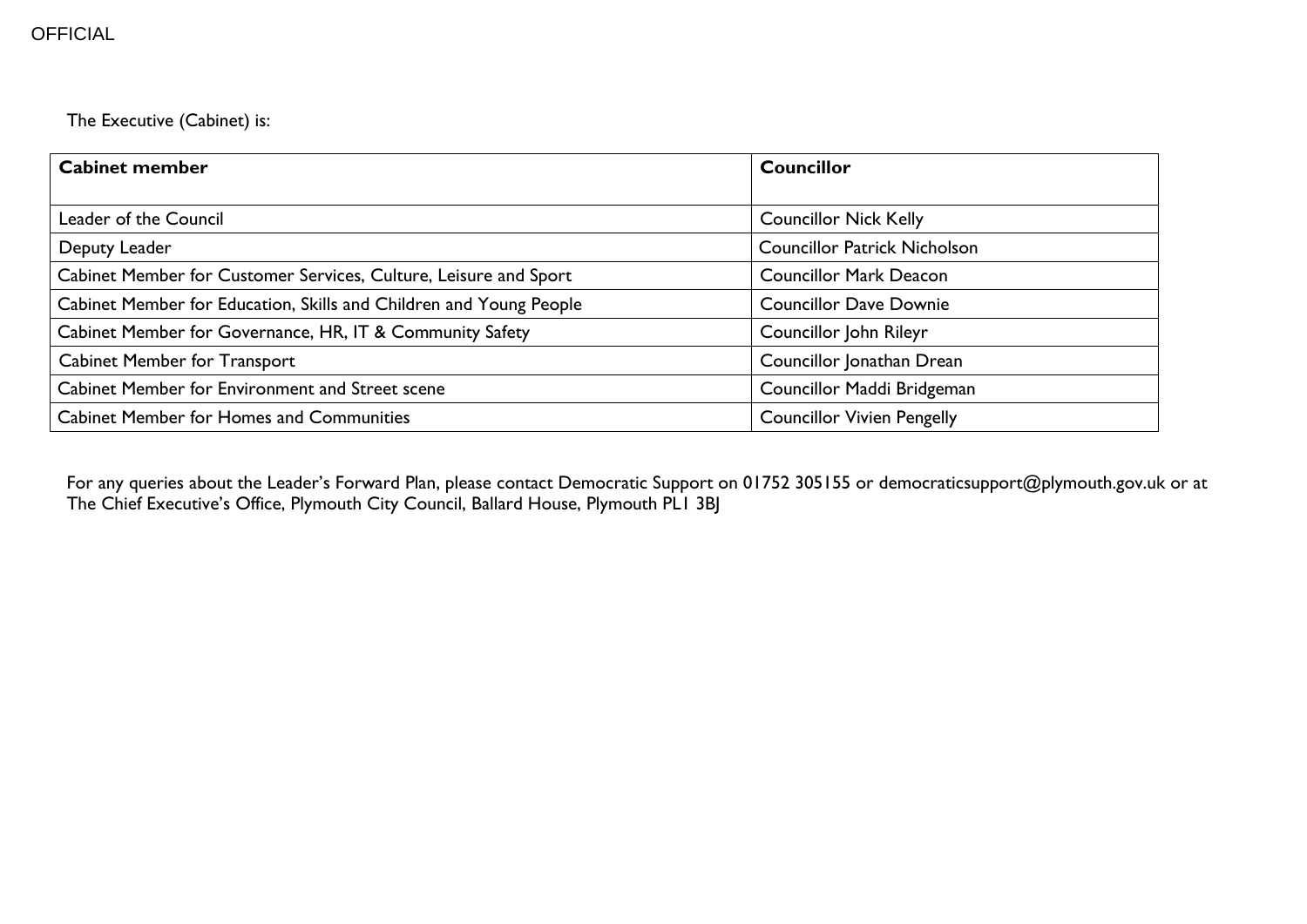## **Key Decisions - 2 December 2021 onwards**

| Date of<br>decision       | Decision                                                                                                                                                                                                 | Who will make<br>the decision      | If a Cabinet<br>decision; will<br>include<br>private<br>information?<br>Y/N | Key<br>Decision<br>Y/N | Consultation | <b>Officer Contact</b>                          |
|---------------------------|----------------------------------------------------------------------------------------------------------------------------------------------------------------------------------------------------------|------------------------------------|-----------------------------------------------------------------------------|------------------------|--------------|-------------------------------------------------|
| Not before<br>10 Jan 2022 | <b>ICT Capital Business Case</b><br>2021<br>This case requests funding to<br>support further investment in the<br>ICT supporting the Council's<br>service delivery.                                      | Leader of the<br>Council           | Open                                                                        | Y                      |              | John Finch<br>John.Finch@plymouth.gov.uk        |
| Not before<br>4 Sep 2021  | <b>Morlaix Drive Access</b><br><b>Improvement and Bus Priority</b><br><b>Scheme - Contract Award</b><br>To appoint the principal<br>contractor for the Morlaix Drive<br><b>Access Improvement Scheme</b> | Strategic<br>Director for<br>Place | Part exempt                                                                 | Y                      |              | Anthony Payne (Strategic Director<br>for Place) |
| Not before<br>4 Sep 2020  | <b>Strategic Investment Property</b><br><b>Acquisitions as determined by</b><br>the Leader<br>To safeguard and secure employment<br>accommodation for the city and other<br>associated benefits.         | Leader of the<br>Council           | Part exempt                                                                 | Y                      |              | Anthony Payne<br>anthony.payne@plymouth.gov.uk  |